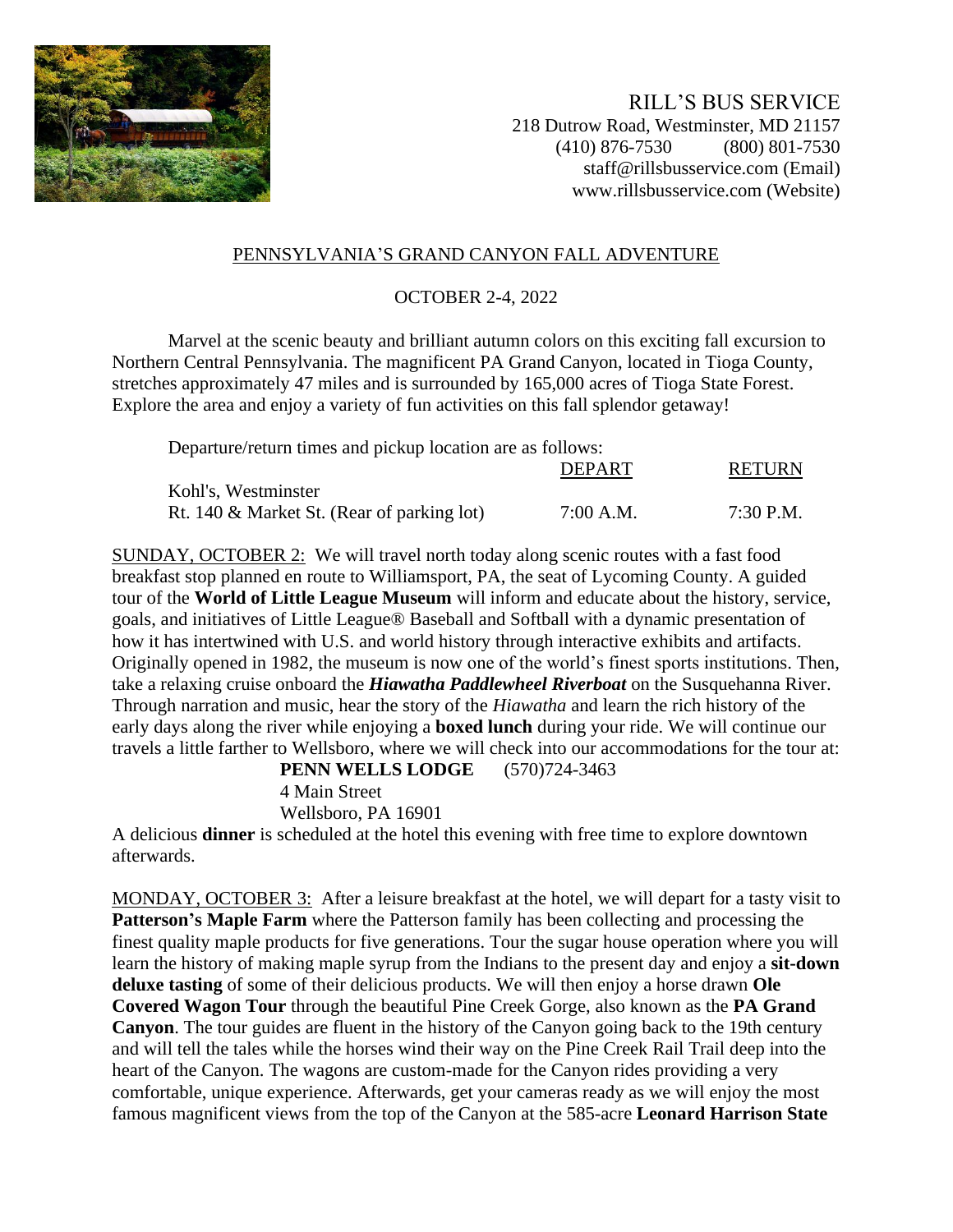**Park**, located on the east rim of the Canyon. Later this afternoon, have some time to relax and freshen up, or explore the shops along Main Street in downtown Wellsboro. This evening, we will enjoy a fun-filled **"Taste of Wellsboro" dinner experience** at the Deane Center with Rookie Cooks. Local vendors will share descriptions of their products and processes while serving samples of each, prior to a delicious dinner prepared with a chef cooking demonstration. You are sure to leave with a full belly and retreat to the Lodge for a restful night of sleep!



TUESDAY, OCTOBER 4: After breakfast this morning, we will depart Wellsboro and travel to the **Corning Museum of Glass**, the world's largest space dedicated to the display of contemporary art and design in glass. On the self-guided visit, explore 35 centuries of glassmaking through nearly 50,000 objects—from a tiny glass portrait of an ancient Egyptian pharaoh to modern and contemporary masterpieces by Tiffany and Chihuly. See live hot glass demonstrations, a great way to see how glass is made by amazing artists. See how glass changes the world in the interactive science and technology exhibit. And save time for shopping the extensive selection of 15,000 items including jewelry, accessories, holiday ornaments, and collectibles in every price range, from original works of art to everyday items for the home. A **gift card** will be provided towards your lunch purchase in the museum café. We will depart in the early afternoon to travel homeward, making a dinner stop at Cracker Barrel en route, and reminiscing of the memories made on this spectacular autumn getaway!

## PRICE PER PERSON:

| SINGLE        | \$790.00 | (PRICE INCLUDES: motorcoach transportation,              |
|---------------|----------|----------------------------------------------------------|
| <b>DOUBLE</b> | \$630.00 | lodging, luggage handling, 2 breakfasts, 2 lunches,      |
| <b>TRIPLE</b> | \$600.00 | 1 deluxe sampler tasting, 2 dinners, tax $\&$ gratuities |
| <b>QUAD</b>   | \$570.00 | on meals included, admissions, boat cruise, wagon        |
|               |          | tour, $\&$ cooking demonstration)                        |

A DEPOSIT OF \$200 PER PERSON IS REQUIRED WITHIN TWO WEEKS OF BOOKING. ALL RESERVATIONS AND FINAL PAYMENT MUST BE MADE BY **AUGUST 19, 2022**. Payment can be made by cash, check or money order and mailed to our office at above address. Luggage tags and final itineraries are mailed about 2 weeks prior to the trip. Bills are not mailed for balances due, however, courtesy calls as a reminder will be made in case payment is not received by due date. Bus driver & tour director gratuities are not included in tour cost.

In the event of a cancellation, any non-refundable expenses for package inclusions such as reserved seat tickets, admissions, meals, or lodging may be forfeited. Rills will guarantee full refund only if the cancelled reservations can be resold to another customer. In the event where travel companions sharing the same room should need to cancel one or more persons in that room, the remaining passengers will be responsible for paying the supplemental charge to change occupancy.

We strongly suggest purchasing trip cancellation insurance which is available through Travel Guard Insurance. For specific questions regarding cancellation insurance, call Travel Guard at (800)826-1300. You will need to refer to Agency #50810 (Rill's Bus Service as agent). All policies will need to be quoted and/or purchased electronically, or by calling the 24-hour service center (paper applications are no longer accepted). Insurance coverage information will be mailed to you upon request to Rill's Bus Service.